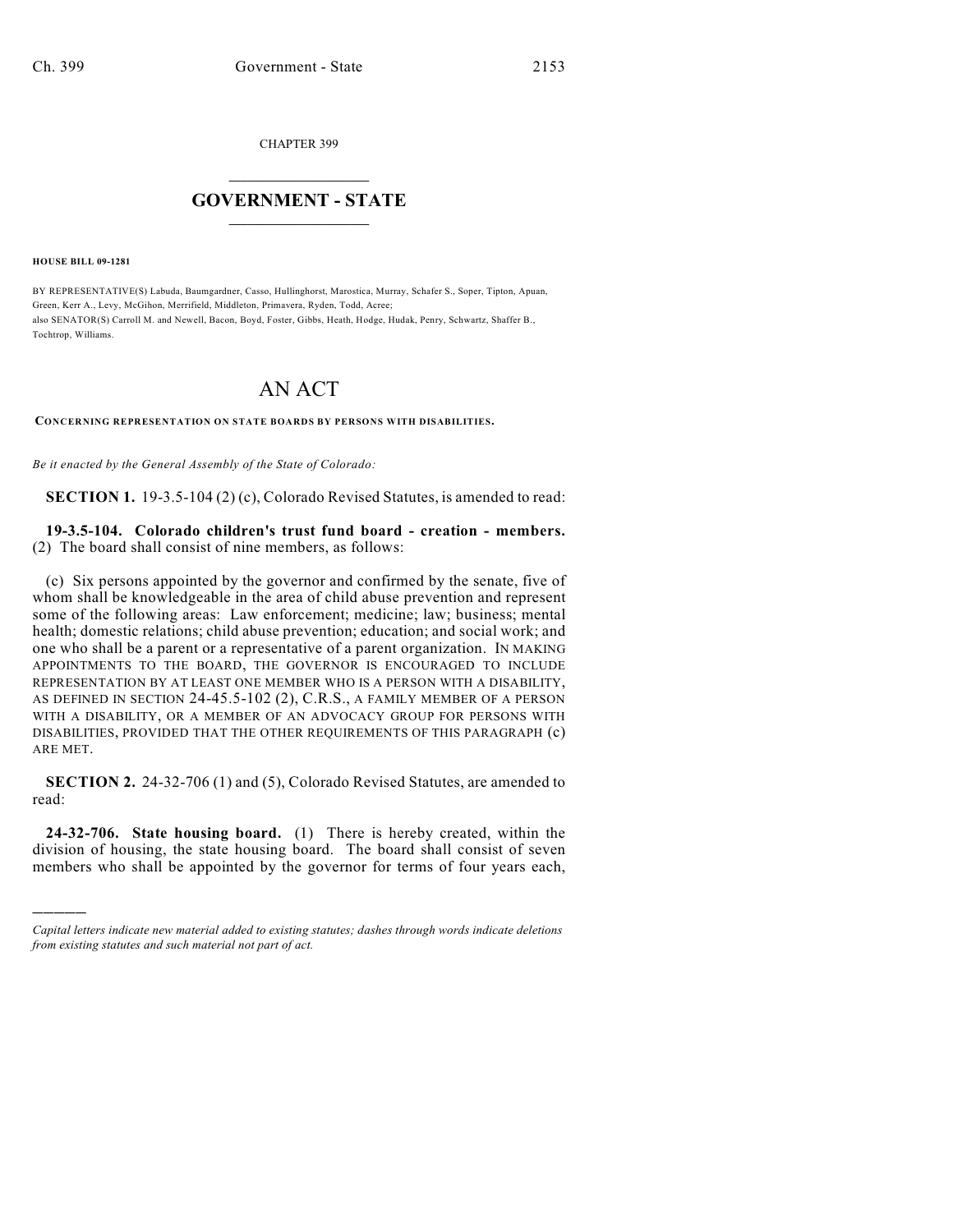2154 Government - State Ch. 399

except as provided in subsection (2) of this section. IN MAKING APPOINTMENTS TO THE BOARD, THE GOVERNOR IS ENCOURAGED TO INCLUDE REPRESENTATION BY AT LEAST ONE MEMBER WHO IS A PERSON WITH A DISABILITY, AS DEFINED IN SECTION 24-45.5-102 (2), A FAMILY MEMBER OF A PERSON WITH A DISABILITY, OR A MEMBER OF AN ADVOCACY GROUP FOR PERSONS WITH DISABILITIES.

(5) Any vacancy shall be filled by the governor PURSUANT TO SUBSECTION (1) OF THIS SECTION for the unexpired term.

**SECTION 3.** 25-1-103 (1), Colorado Revised Statutes, is amended to read:

**25-1-103. State board of health created.** (1) There is hereby created a state board of health, referred to in this part 1 as the "board", which shall consist of nine members, of which one member shall be appointed by the governor, with the consent of the senate, from each congressional district and the remainder from the state at large. A vacancy on the board occurs whenever any member moves out of the congressional district from which he was appointed. A member who moves out of such congressional district shall promptly notify the governor of the date of such move, but such notice is not a condition precedent to the occurrence of the vacancy. The governor shall fill the vacancy by appointment for the unexpired term. No more than five members of the board shall be members of the same major political party. Appointments made to take effect on January 1, 1983, shall be made in accordance with section 24-1-135, C.R.S. Appointments thereafter shall be made, with the consent of the senate, for terms of four years each and shall be made so that no business or professional group shall constitute a majority of the board. IN MAKING APPOINTMENTS TO THE BOARD, THE GOVERNOR IS ENCOURAGED TO INCLUDE REPRESENTATION BY AT LEAST ONE MEMBER WHO IS A PERSON WITH A DISABILITY, AS DEFINED IN SECTION 24-45.5-102 (2), C.R.S., A FAMILY MEMBER OF A PERSON WITH A DISABILITY, OR A MEMBER OF AN ADVOCACY GROUP FOR PERSONS WITH DISABILITIES, PROVIDED THAT THE OTHER REQUIREMENTS OF THIS SUBSECTION (1) ARE MET.

**SECTION 4.** 25.5-1-301 (1), Colorado Revised Statutes, is amended to read:

**25.5-1-301. Medical services board - creation.** (1) There is hereby created in the state department a medical services board, referred to in this part 3 as the "board", which shall consist of eleven members appointed by the governor with the consent of the senate. The governor shall appoint persons to the board who have knowledge of medical assistance programs, and one or more of the appointments may include a person or persons who have received services through programs administered by the department within two years of the date of appointment. No more than six members of the board shall be members of the same political party. Of the eleven members appointed to the board, at least one shall be appointed from each congressional district. IN MAKING APPOINTMENTS TO THE BOARD, THE GOVERNOR IS ENCOURAGED TO INCLUDE REPRESENTATION BY AT LEAST ONE MEMBER WHO IS A PERSON WITH A DISABILITY, AS DEFINED IN SECTION 24-45.5-102 (2), C.R.S., A FAMILY MEMBER OF A PERSON WITH A DISABILITY, OR A MEMBER OF AN ADVOCACY GROUP FOR PERSONS WITH DISABILITIES, PROVIDED THAT THE OTHER REQUIREMENTS OF THIS SUBSECTION (1) ARE MET.

**SECTION 5.** 26-1-107 (1) (a), Colorado Revised Statutes, is amended to read: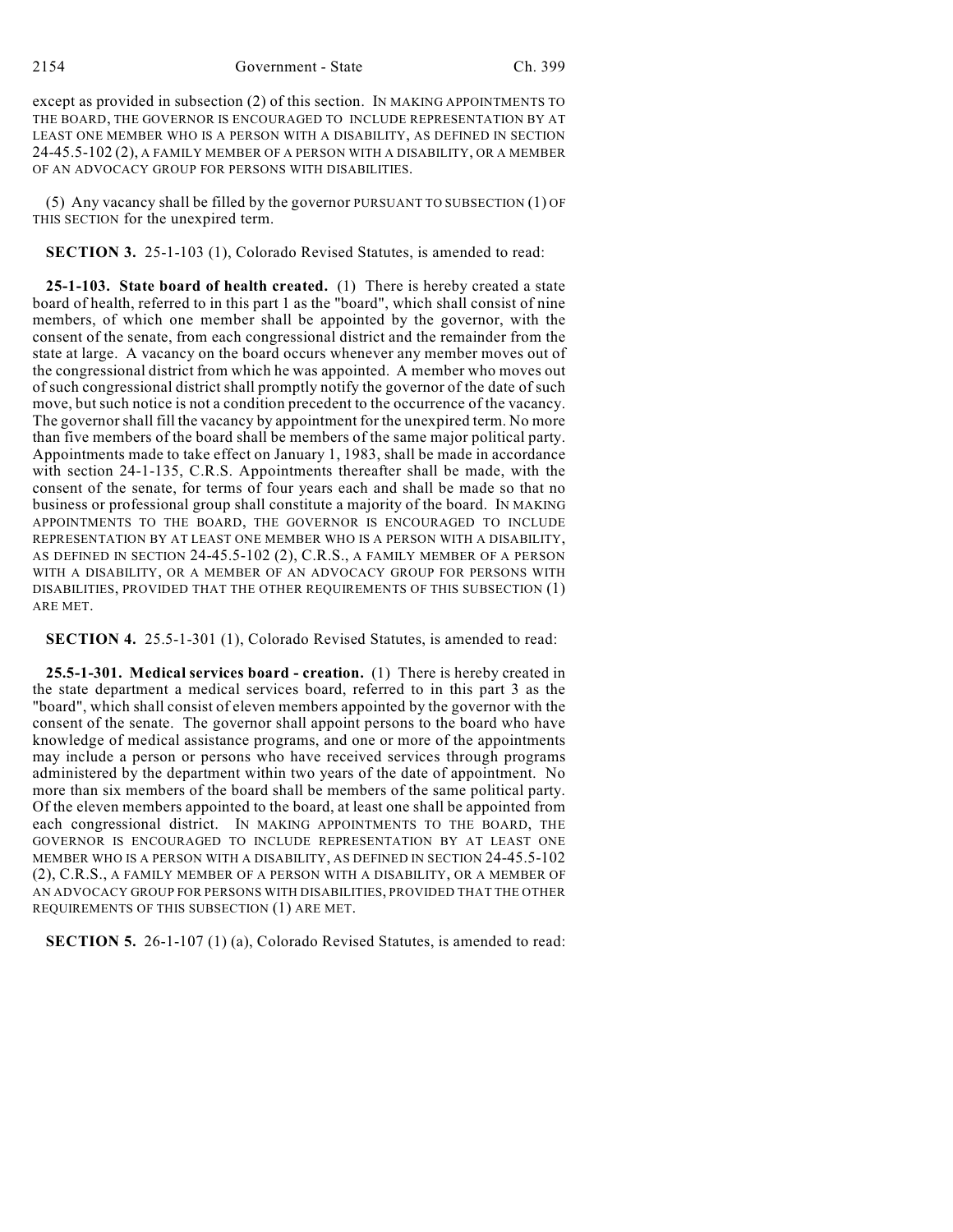**26-1-107. State board of human services - rules.** (1) (a) There is hereby created the state board of human services. The state board shall consist of nine members, each of whom shall be appointed by the governor, with the consent of the senate, for terms of four years each. IN MAKING APPOINTMENTS TO THE BOARD, THE GOVERNOR IS ENCOURAGED TO INCLUDE REPRESENTATION BY AT LEAST ONE MEMBER WHO IS A PERSON WITH A DISABILITY, AS DEFINED IN SECTION 24-45.5-102 (2), C.R.S., A FAMILY MEMBER OF A PERSON WITH A DISABILITY, OR A MEMBER OF AN ADVOCACY GROUP FOR PERSONS WITH DISABILITIES.

**SECTION 6.** 27-10-129 (1), Colorado Revised Statutes, is amended to read:

**27-10-129. Advisory board - service standards and regulations.** (1) There is hereby established an advisory board to the department for the purpose of assisting and advising the executive director in accordance with section 27-10-128 in the development of service standards and regulations. The board shall consist of not less than eleven nor more than fifteen members appointed by the governor and shall include one representative each from the division of mental health in the department, the department of human services, the department of public health and environment, the university of Colorado medical center, and a leading professional association of psychiatrists in this state; at least one member representing proprietary skilled health care facilities; one member representing nonprofit health care facilities; one member representing the Colorado bar association; one member representing consumers of mental health services; one member representing families of persons with mental illness; one member representing children's health care facilities; and other persons from both the private and the public sectors who are recognized or known to be interested and informed in the area of the board's purpose and function. IN MAKING APPOINTMENTS TO THE BOARD, THE GOVERNOR IS ENCOURAGED TO INCLUDE REPRESENTATION BY AT LEAST ONE MEMBER WHO IS A PERSON WITH A DISABILITY, AS DEFINED IN SECTION 24-45.5-102 (2), C.R.S., A FAMILY MEMBER OF A PERSON WITH A DISABILITY, OR A MEMBER OF AN ADVOCACY GROUP FOR PERSONS WITH DISABILITIES, PROVIDED THAT THE OTHER REQUIREMENTS OF THIS SUBSECTION (1) ARE MET.

**SECTION 7.** 43-1-106 (4) (c), Colorado Revised Statutes, is amended to read:

**43-1-106. Transportation commission - powers and duties.** (4) (c) As the terms of the members of the commission expire, the governor shall consider the appointment to the commission of one or more individuals with knowledge or experience in mass transportation in order to provide for a commission with expertise in different modes of transportation and shall consider the appointment to the commission of at least one individual with knowledge or experience in engineering. IN MAKING APPOINTMENTS TO THE COMMISSION, THE GOVERNOR IS ENCOURAGED TO INCLUDE REPRESENTATION BY AT LEAST ONE MEMBER WHO IS A PERSON WITH A DISABILITY, AS DEFINED IN SECTION 24-45.5-102 (2), C.R.S., A FAMILY MEMBER OF A PERSON WITH A DISABILITY, OR A MEMBER OF AN ADVOCACY GROUP FOR PERSONS WITH DISABILITIES, PROVIDED THAT THE OTHER REQUIREMENTS OF THIS PARAGRAPH (c) ARE MET.

**SECTION 8.** 26-11-101 (1), Colorado Revised Statutes, is amended to read:

**26-11-101. Commission on the aging created.** (1) There is hereby created in